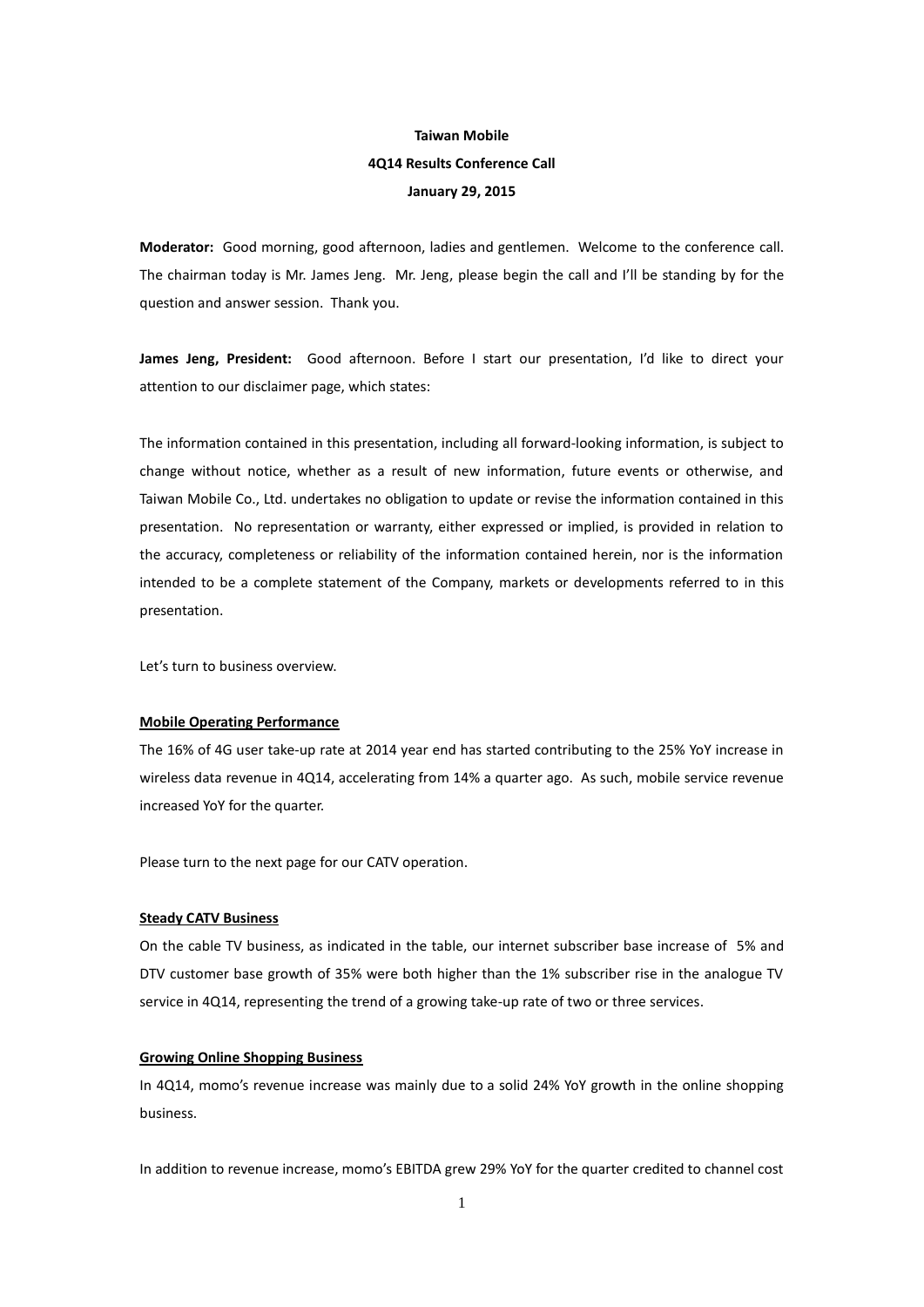cutting measures implemented in the TV home shopping business primarily. As such, its EBITDA margin expanded to 6.1% from 5.3% a year ago.

Let's turn to the financial overview section.

# **Performance by Business**

Telecom revenue was up by 4% YoY due to a surge in device sales, mainly the well-received iPhone 6 and 6 plus introduced in late September. This weighed on telecom EBITDA accordingly.

Thanks to a 35% YoY revenue growth in the DTV business and the continuously growing cable internet business, cable TV business saw a YoY increase in EBITDA and an expanded EBITDA margin.

momo's EBITDA grew 29% YoY as explained earlier. The sequential EBITDA decline for momo was due to a lower revenue mix in high-margin products.

Let me turn the presentation over to Rosie for income statement, balance sheet and cash flow analyses.

#### **Results Summary**

**Rosie, CFO & Spokesperson:** Good afternoon. Let's go over our 4Q14 financials.

### *4Q14 Guidance Achievement Rates*

We achieved our 4Q14 total revenue target for the quarter. Consolidated EBITDA and EBIT came in at 102% and 106% of the quarterly guidance as a result of lower-than-expected telecom opex and D&A expense, respectively. Non-operating expenses came in lower than forecasted due to a one-off income related to a lawsuit won against a dissenting shareholder on the Mobitai case a long time ago. To sum up, 4Q14 net income was ahead of our forecast by 5%.

# *2014 YoY Analysis*

In 2014, both mobile service revenue and telecom service revenue increased by 1-2% YoY.

Despite a strong 24% YoY growth in mobile data revenue, our 4G revenue in the early stages of the LTE service launch has not been enough to cover the rising opex related to handset subsidies and the relatively rapid rollout of the 4G telecom network. However, our consolidated EBITDA still managed to grow 1% YoY on the back of profit increases in other business lines of CATV and retail. Rising D&A expenses resulting from the LTE network deployment and 4G spectrum fee amortization caused fullyear EPS to settle at NT\$5.56, slightly lower than a year ago.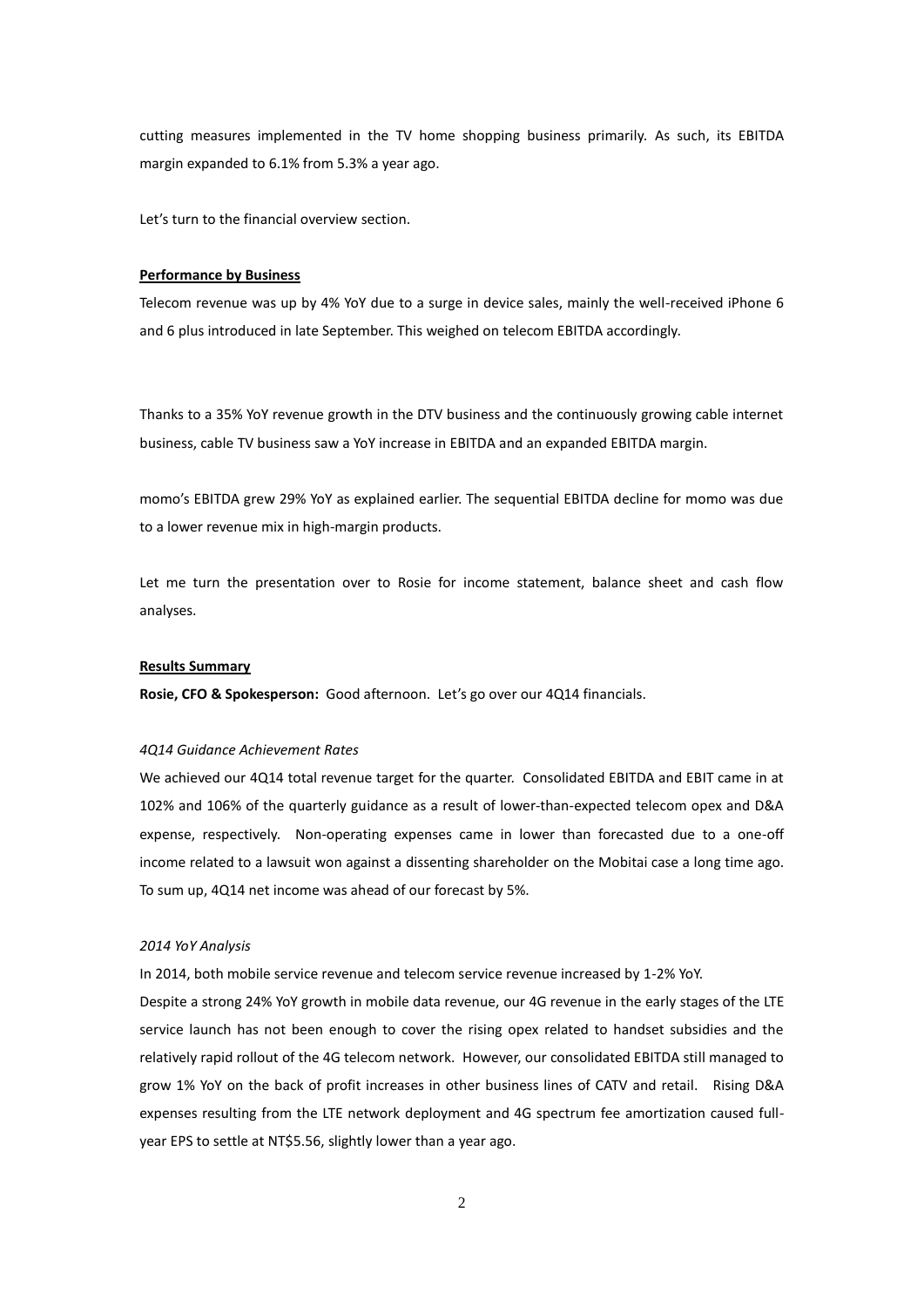### **Balance Sheet Analysis**

# *Assets*

In 4Q14, cash balance increased QoQ, which I will explain later in the cash flow analysis section. The rises in available-for-sale assets and other current assets in 4Q14 were due to momo's cash management with cash raised from its rights issue at its IPO. Long-term investment increased mainly resulting from TWM's acquisition of a 14.9% stake in Ambit.

# *Liabilities & Shareholders' Equity*

TWM's gross debt decreased sequentially to NT\$54.68bn, after NT\$2.47bn in bank borrowings and commercial paper payables were repaid. Capital surplus increased due to a combination of: 1) the sale of 32mn of TWM's treasury shares, 2) momo's rights issue for its IPO and 3) TWM's disposal of some momo shares for greenshoe purposes. Shareholders' equity also rose accordingly.

### **Cash Flow Analysis**

### *4Q14*

4Q14 operating cash inflow remained flat QoQ.

The 4Q14 net investing cash outflow was mainly for 1) a NT\$4.07bn cash capex, 2) an investment of NT\$2.98bn in Ambit by TWM and 3) a NT\$3.18bn investment made by momo for cash management purposes.

In terms of financing activities, 4Q14 net cash inflow was a combination of 1) NT\$2.97bn in proceeds from the sale of TWM's treasury shares, 2) NT\$3.27bn in cash raised from momo's rights issue and 3) NT\$2.47bn in bank loan repayments.

# *2014*

The 2014 full-year operating cash inflow increased due to lower cash outflows from working capital. In contrast to gearing up in 2013 to fund the 4G license fee, we have started paying down bank borrowings in 2014 on the back of the company's ability in generating cash.

Full-year cash capex was up YoY mainly due to accelerated 4G network deployment and momo's spending related to the set-up of the logistics and warehousing center. Having said that, full-year free cash flow in 2014 was on the rise benefiting from higher operating cash inflows compared to a year ago.

# **2015 Guidance**

**James:** This slide shows our 2015 guidance for your reference. I would like to highlight some of the growth drivers.

### *Telecom business*

We expect the mobile industry to continue benefiting from rising 4G adoptions. Taiwan Mobile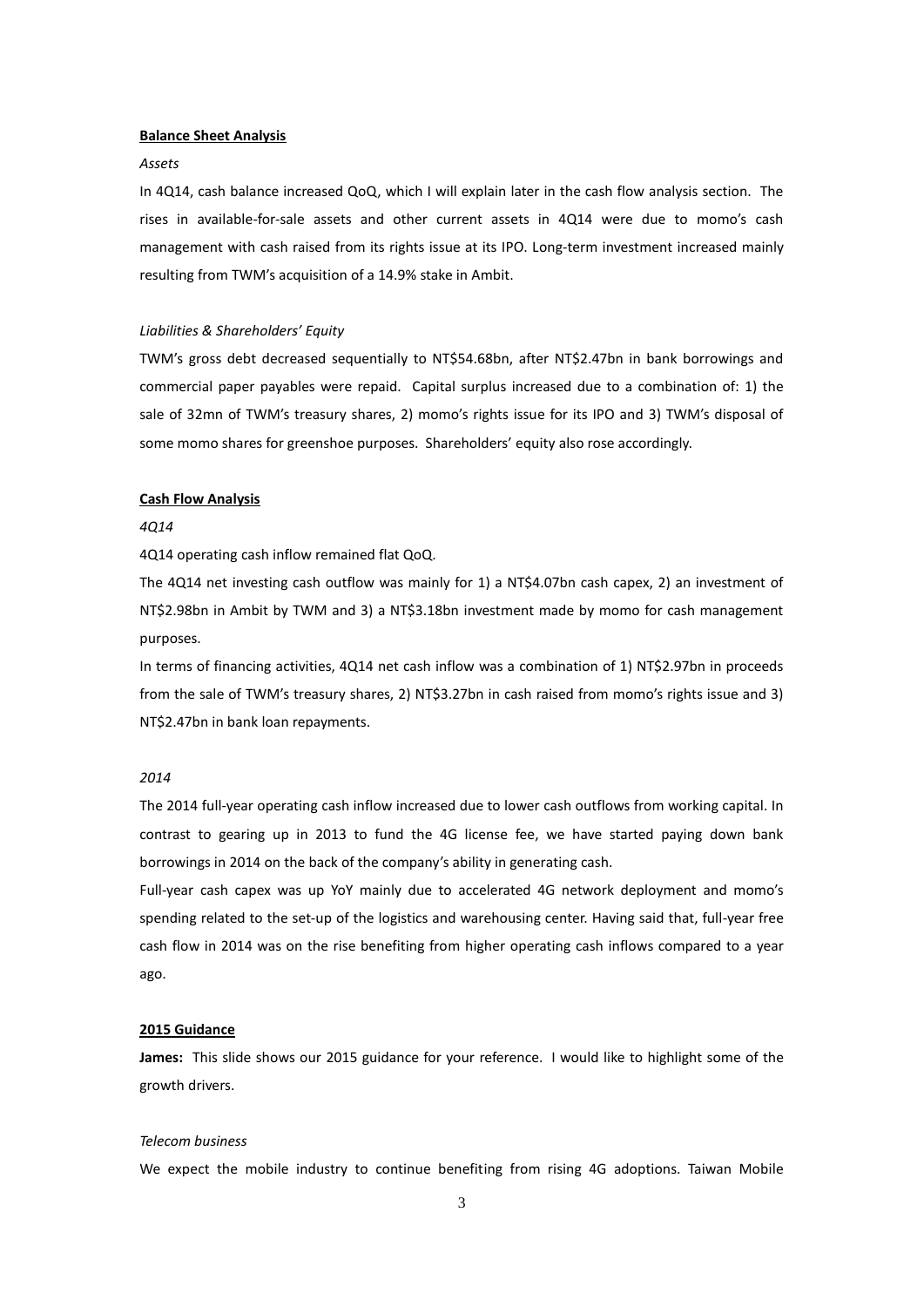estimates to reach 3mn 4G subscribers by the end of 2015, up from 1.1mn a year earlier. Our mobile postpaid ARPU is expected to rise 5% in 2015.

The telecom segment is expected to deliver an improving operating leverage in 2015 with an estimated 3-5% YoY increase in EBITDA.

### *Other businesses*

The combined EBITDA of CATV, retail and other businesses will increase by 9% YoY in 2015 and represent 17% of our total EBITDA.

### **Event Update**

TWM's board approved a capex budget of NT\$13.9bn for 2015 which include NT\$9.8bn for mobile, NT\$1.7bn for fixed-line, NT\$0.9bn for CATV and NT\$1.5bn for momo and other subsidiaries.

NCC has approved TWM's 5MHz spectrum purchase from Ambit on January 7, 2015. That results in TWM becoming the owner of the largest contiguous 20MHz on the 700 frequency band. With the same total 4G spectrum holding of 35MHz, TWM's license cost is NT\$6.6bn lower than that of the other competitor.

### **Event Update- Awards and Recognition**

This page lists the awards and recognition we've received in the fourth quarter of 2014 for your reference.

#### **Key Message**

To wrap up our presentation, this slide summarizes the key message that we would like to deliver:

Taiwan Mobile will be reaping the benefits of the 4G LTE service in 2015 from the extra spectrum acquired on the 700 frequency band and more spectrum to be freed up on the 1800 frequency band.

Now I would like to open the floor for the Q&A section.

# **Q & A**

**Anand Ramachandran, Barclays Singapore:** *I have three questions. Firstly, if I look at the mobile service revenue breakdown, data growth has clearly accelerated, but voice decline seems to have accelerated as well. Is there something going on in terms of how you recognized voice revenue of the bundle plans? And would you expect voice to continue to decline into the future?*

*Can you give us some data points on 4G ARPU? 1.1mn subscribers, where are they relative to your*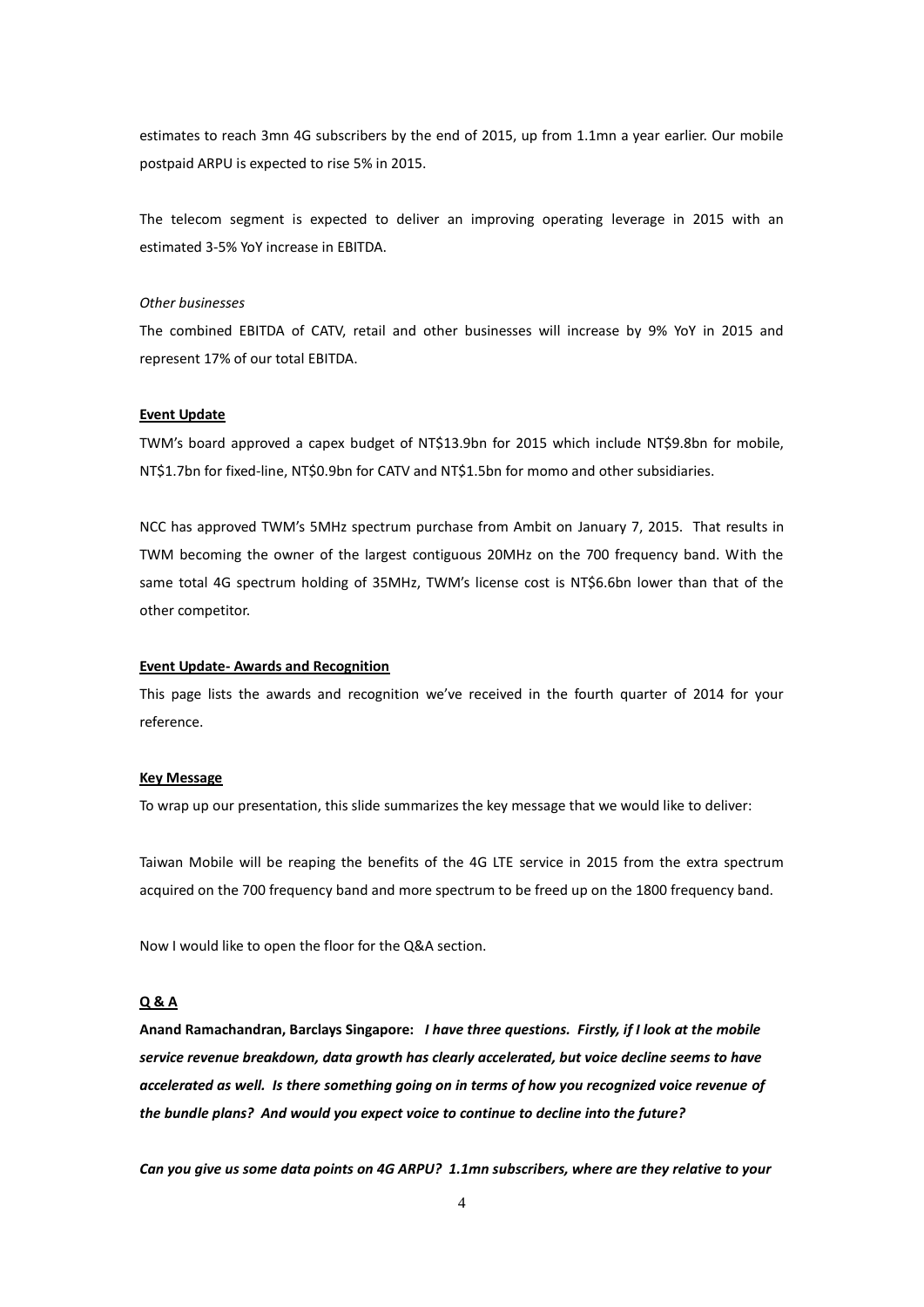### *average postpaid ARPU as it stands today?*

#### *In your guidance, what is your 4G amortization cost for the full year that you baked in for 2015?*

**James:** The data revenue actually grew quite fast and is expected to further increase in 2015. Voice will decline this year mainly due to user behavior as more and more people using instant messaging instead of using voice to communicate with other people.

Secondly, regarding 4G, we see a very promising rise in the 4Q. I can't give you the exact number, but, for this year, the postpaid ARPU will have at least a 5% increase compared to 2014. One more data point that will be of interest to you is every time we mention that a subscriber has migrated from 3G to 4G, we pay attention to their ARPU uplift. In 3Q14, we saw about a 12% ARPU lift from the customers who migrated from 3G to 4G. We don't have the figures for December 2014 yet, but from the figures for October and November, the ARPU uplift was within the range of 12-14%. So, I think the ARPU looks very promising for the year.

**Anand:** *Does your revenue guidance incorporate unlimited promotions continuing throughout the year or do you incorporate them coming off at some stage?*

**James:** Based on our assumption for this year's revenue, EBITDA and EPS, the unlimited rate plans will continue throughout the year. If there is a tiered pricing, then we shall see an upside.

In terms of D&A, I'll turn it over to Rosie.

**Rosie:** 4G amortization is about \$1.5bn vs. \$0.5bn last year. And, for the 4G deprecation, it's slightly over \$2bn.

**James:** So, on a YoY basis, the group D&A will increase by \$2.4bn. That will result in about a \$0.8 EPS reduction.

**Danny Chu, Macquarie HK:** *I have four questions. You mentioned earlier about in 2014 because the 4G subscriber base was not enough to offset a lot of the increase in the operating expenses, so by the end of 2015 when you get 3mn 4G customers, just for the 4G business stand alone, should we assume the revenue from the customers will be enough to generate a positive EBITDA just for 4G business by itself?*

*As a follow-up on the all-you-can-eat data allowance plan, you mentioned that, at the moment, your basic assumption is that this will continue throughout the rest of the year, so can I assume*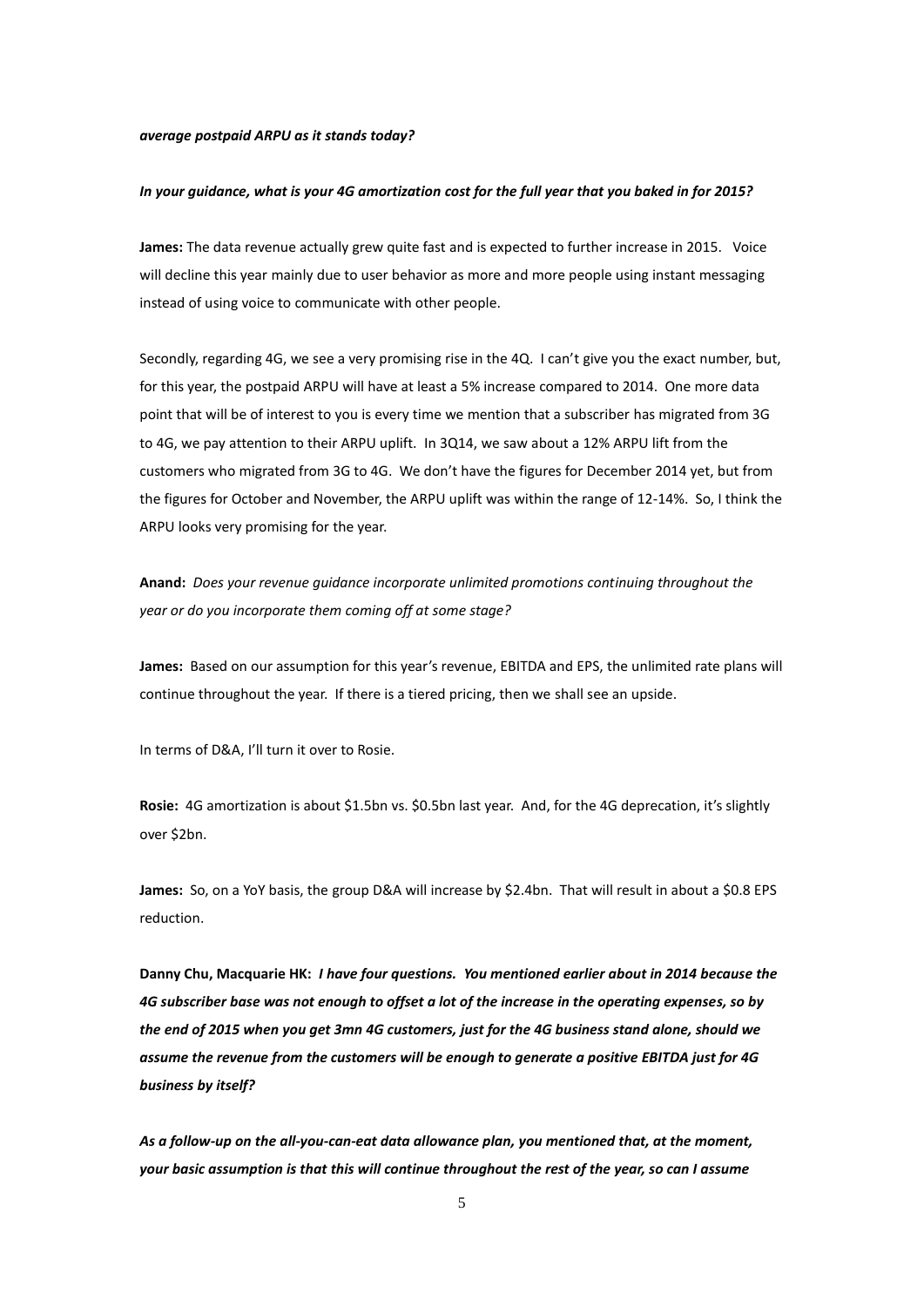*Taiwan Mobile will not be the leader in withdrawing the all-you-can-eat data allowance plan? You will be taking a follower role, i.e., you want your competitors to withdraw before you?*

*Third question, you mentioned about the ARPU uplift when people migrate from 3G to 4G was about 12-14%. Can you tell us on the mobile data usage side when these people jump from 3G to 4G, how much data usage increase you see from them?*

*The last question is can you share with us how much revenue growth and EBITDA growth are you expecting from momo, the online business?* 

**James:** In response to your first question regarding whether 4G business will see a positive EBITDA, I think there is a big chance that we will reach a balance in term of the 4G EBITDA.

**Danny:** *So, just to clarify, for 2015 when we get 3mn subscribers, we should be EBITDA breakeven for the 4G business. Is that correct?*

**James:** Yes. Regarding your second question, that's a good question. My logic is whoever started the unlimited rate plans should be the one to withdraw them first; it means Chunghwa should be the one. So, yes, we will be a follower.

And the third question regarding data consumption, 3G users' monthly data usage was about 6GB and 4G users' was close to 10GB per month.

And, lastly, the question is about momo's revenue and net profit. Since momo had its IPO, I cannot disclose its guidance, but it's very promising.

**Chate Bencha, Credit Suisse Singapore:** *In terms of the revenue guidance you provided, can you help break down between the service revenue growth and the growth from handset sales?*

*The second question is regarding the capex guidance, I understand the capex for 2015 includes \$9.8bn for mobile, which is an increase YoY. Can you explain because I understand, in 2015, you slowed down the investment in 3G already, so why would it still be increasing?*

*Within your EBITDA guidance, how much are you baking into the EBITDA contribution from the Taipei New Horizon?*

**James**: Let me answer your 2<sup>nd</sup> question first about the 4G capex. This year, we have \$9.8bn for mobile business, mainly for 4G 1800 frequency band. Last year, we only had about 2,000 base stations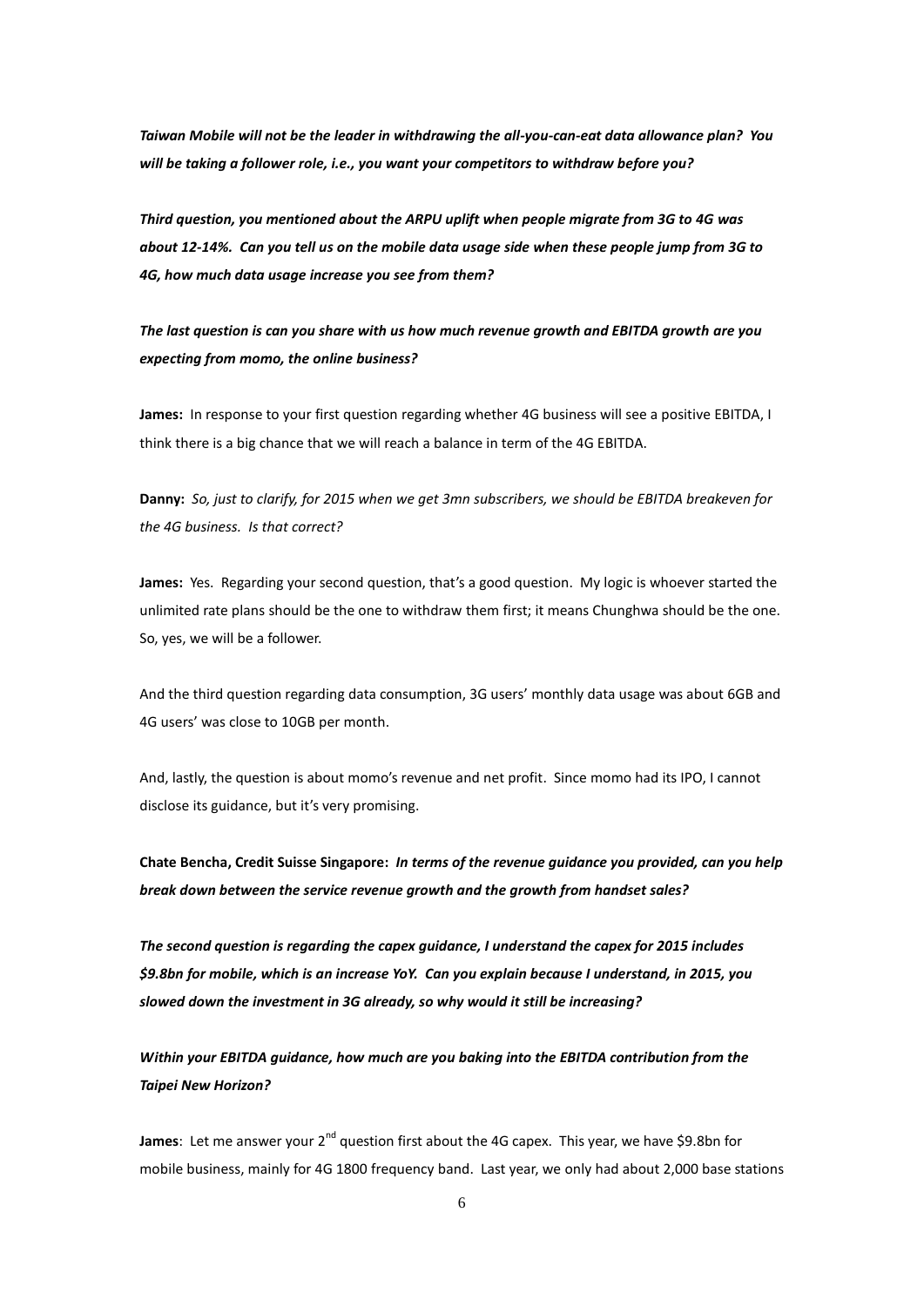for the 1800 frequency band. This year, we will accumulate close to 8,500 base stations for the 1800 frequency band. Meanwhile, for the 700 frequency band, it will increase from 6,000 to more than 8,000 base stations. So, probably, in the 3Q, we can reach about 16,000 base stations in total, with 8,000 for 700 frequency and the other 8,000 for the 1800 frequency band.

In terms of population coverage, by the end of last year, 700 frequency band already reached 99%. With this 1800 expansion, I think, by 3Q, we should be able to reach close to 95% population coverage. Some LTE phones owned by our 4G users only support 1800 frequency band, so we would like to focus on the 1800 frequency band expansion.

For the first question, Rosie, can you answer that?

**Rosie:** Yes. For the mobile service revenue, we expect to have a 5% growth and for the handset sales, we expect to have 20%. And, to clarify a bit on your question on the capex, actually our mobile capex for 2015 will be down, not up. It's from \$10.5bn last year to \$9.8bn this year.

**Chate:** *And just one last question on the Taipei New Horizon EBITDA and, also, I would like to follow up on the 1800MHz spectrum if I may. I understand that you currently use the 5MHz block you got from Far EasTone through the spectrum swap. And you mentioned that there will be a further free-up of the 1800MHz. Can you elaborate on that?*

**James:** I personally believe by the end of the 1Q, we should be able get additional 5MHz frequency band. So totaling it up, we will have 10MHz in 1800 and 20MHz in 700 band. So, it will be a very good frequency band combination and will provide good speed.

**Chate**: *That 5MHz in 1800 will come from?*

**James:** From Far EasTone. Both of us will free up the spectrum for each other.

**Chate:** *If I may, the EBITDA contribution from Taipei New Horizon?*

**Rosie:** Actually, our subsidiaries' EBITDA, excluding cable, are rather small as you know. And for the Taipei New Horizon, its EBITDA will be up by about \$100mn because the occupancy rate will be higher and the hotel will be operational.

**Gopa Kumar, Nomura India:** *I understand you guiding for 11% revenue growth next year. Can you please give your outlook for each segment for momo and mobile?*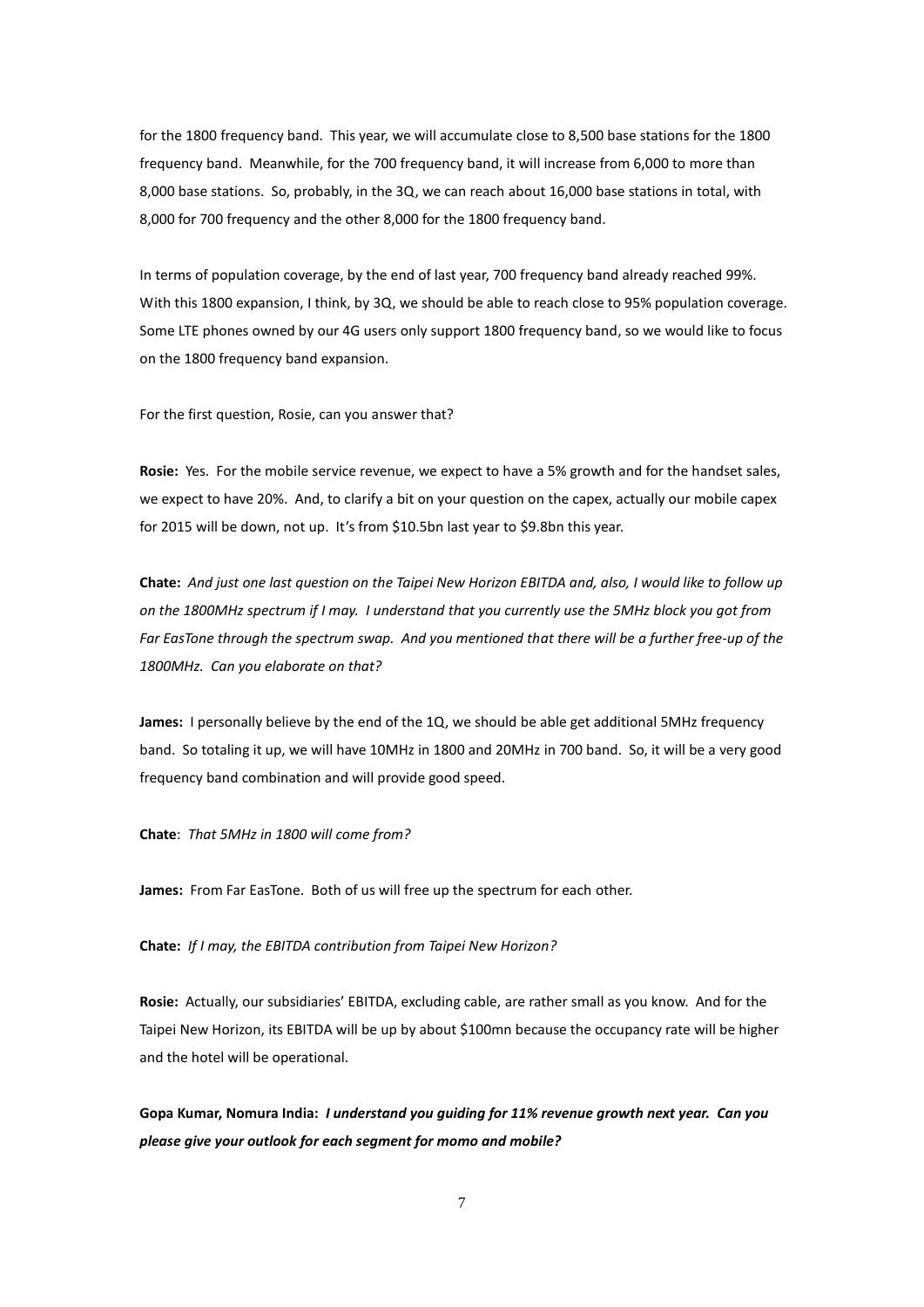*Question #2 is regarding news coming out this morning that the HonHai / APT deal has been denied by the regulator under its current form. Can you please give a little more color on that? What happens to the roaming agreement? Will you have to go back to table and re-negotiate?* 

*Question #3 is, on a longer term, do you think the capex is going to go down from here on an absolute basis? Or you think this is the level we should look at?*

# *Last question is any outlook on dividends given that you had some gains from the momo stake sale?*

**Rosie:** Let's answer your last question first. Our dividend policy will be decided in April every year. For the stake sales at momo's IPO and in the TIGER Board, the capital gains were slightly less than \$100mn.

**Gopa:** *Will you be giving that out as dividends? Or have you not decided that yet?*

**Rosie:** It's been a part of our consolidated process, so, of course, if we are to distribute our dividends for this year, we will definitely include that part.

**James:** In response to your first question regarding 11% total revenue increase, I think in the telecom part, it will be 5% YoY growth and momo will have a 16% revenue increase.

The second question about HonHai, I think they will re-submit the proposal and I personally believe, by the end of 2Q, the NCC will approve it under certain conditions. But that doesn't affect our 5MHz spectrum acquisition.

And the third question regarding the capex for mobile, I believe next year 2016, it will be significantly reduced in terms of the mobile base station expansion. I think we will reach a very stable level and the coverage will be good and sufficient enough, so next year I believe the capex will be significantly reduced.

**Gopa:** *Just a follow-up regarding the APT agreement, does this mean that the current roaming deal will have to be stopped or can you continue with the roaming you're currently giving APT subscribers?*

**James:** Well, in terms of the roaming agreement, according the regulations, it's commercially negotiated among all the operators, I don't see it a big problem. I think basically the NCC will require Ambit to construct and to deploy the base stations on their own. I think that's the key. Once Ambit fulfills the NCC requirement to speed the deployment of their base stations, I personally believe the roaming issue will be resolved.